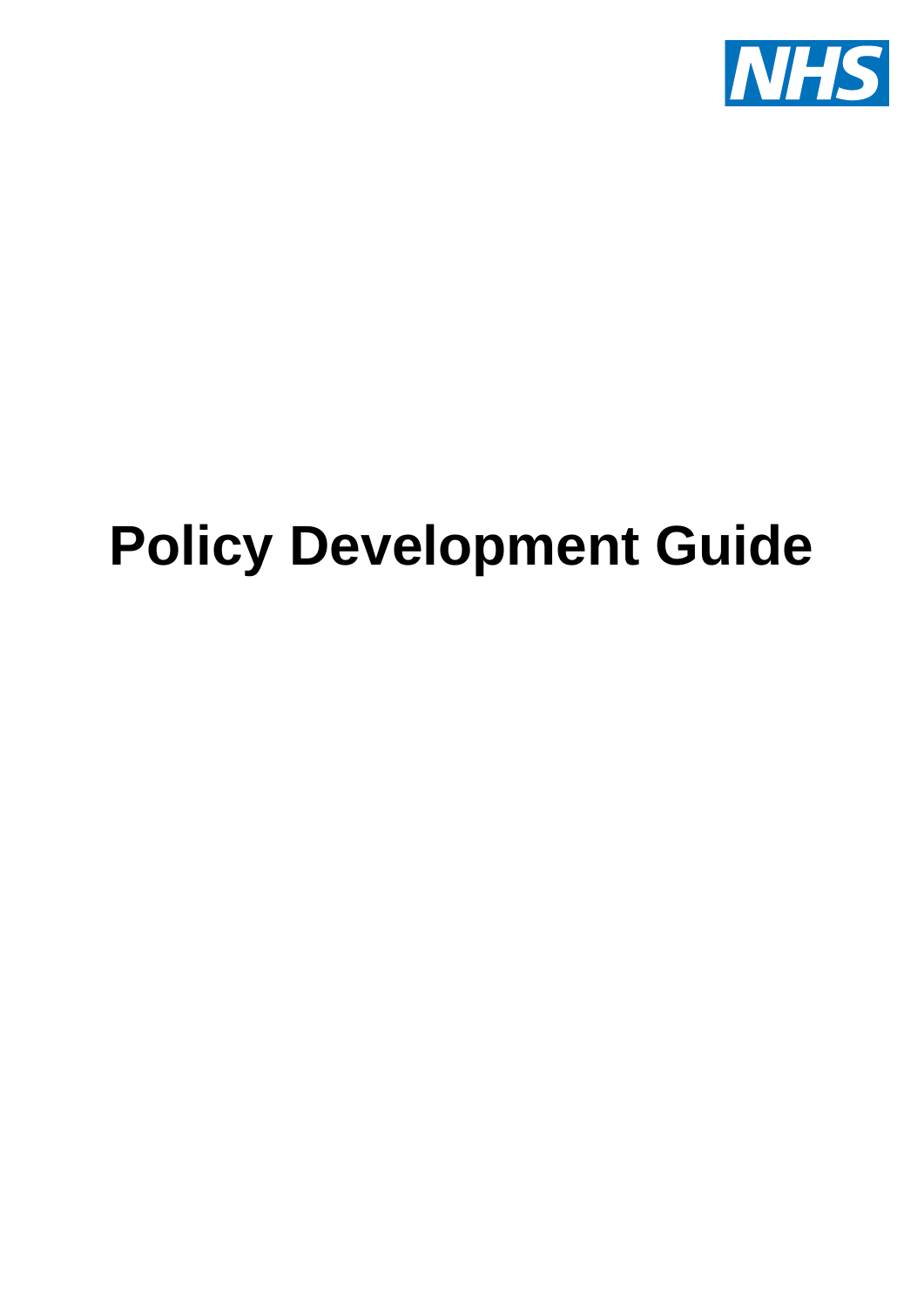## **Document Reference Information**

| 1.0                                         |
|---------------------------------------------|
| Final                                       |
| Tony Ciriello, Corporate Governance Manager |
| Corporate                                   |
|                                             |
| Members of Corporate Team                   |
| <b>Human Resources</b>                      |
| <b>Clinical Executive Joint Committee</b>   |
| 29 <sup>th</sup> August 2018                |
| 29 <sup>th</sup> August 2018                |
| August 2020                                 |
| All Staff                                   |
|                                             |

## **Version Control Record**

| <b>Version</b> | Description of change(s) | Reason for change | Author | Date |
|----------------|--------------------------|-------------------|--------|------|
|                |                          |                   |        |      |
|                |                          |                   |        |      |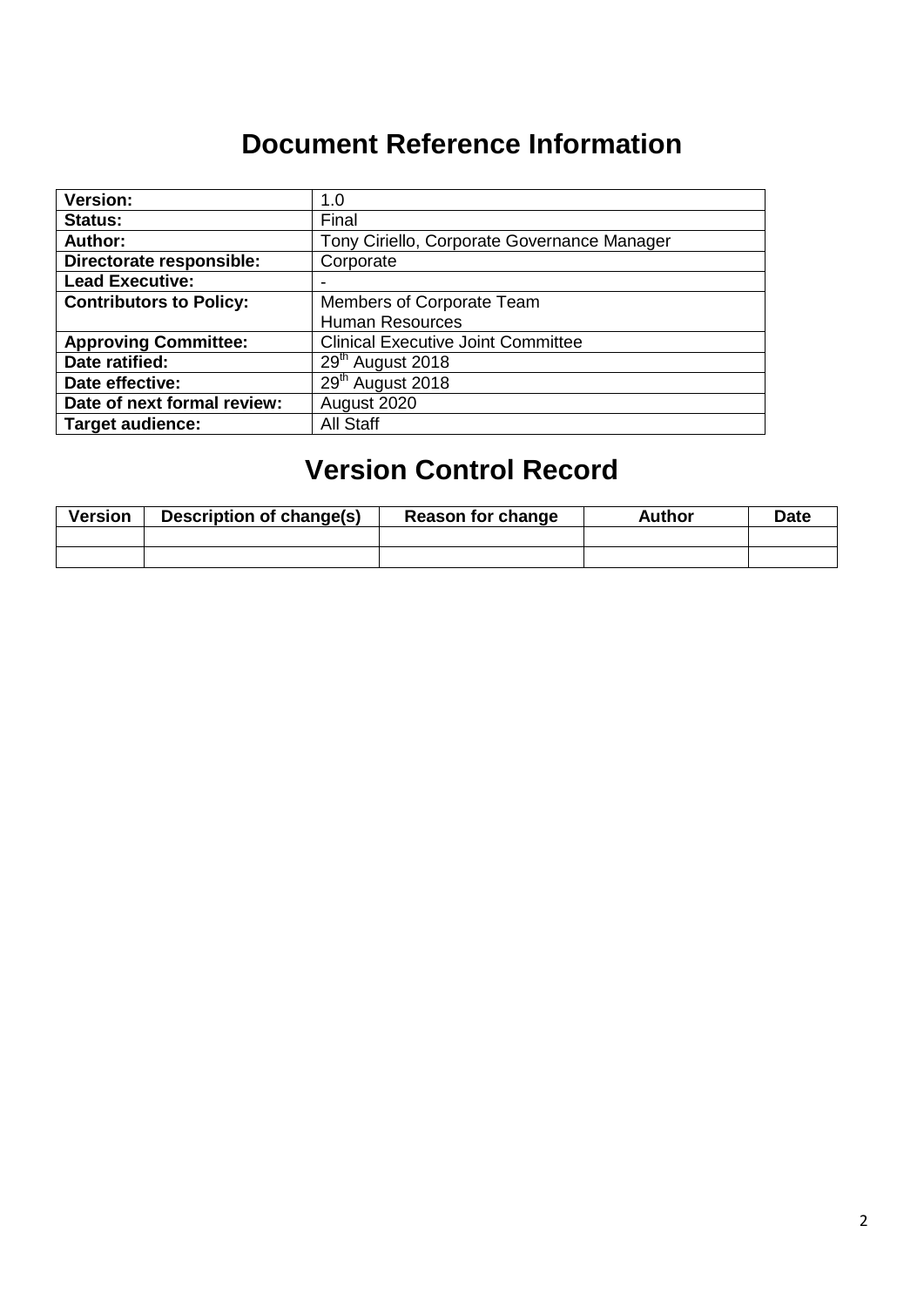## **Contents**

| Section    | Content                                          | Page |
|------------|--------------------------------------------------|------|
|            | Introduction                                     |      |
|            | <b>Why Policies?</b>                             |      |
| 1.2        | What Could Trigger the Need to Develop a Policy? |      |
| 1.3        | <b>CCG Policies in Place</b>                     | ≏    |
|            | <b>Roles and Responsibilities</b>                |      |
|            | <b>Policy Flowcharts</b>                         |      |
|            | Monitoring and Implementation                    |      |
| Appendix 1 | <b>Policy Template</b>                           |      |
| Appendix 2 | <b>Policy Formatting Guidelines</b>              | 14   |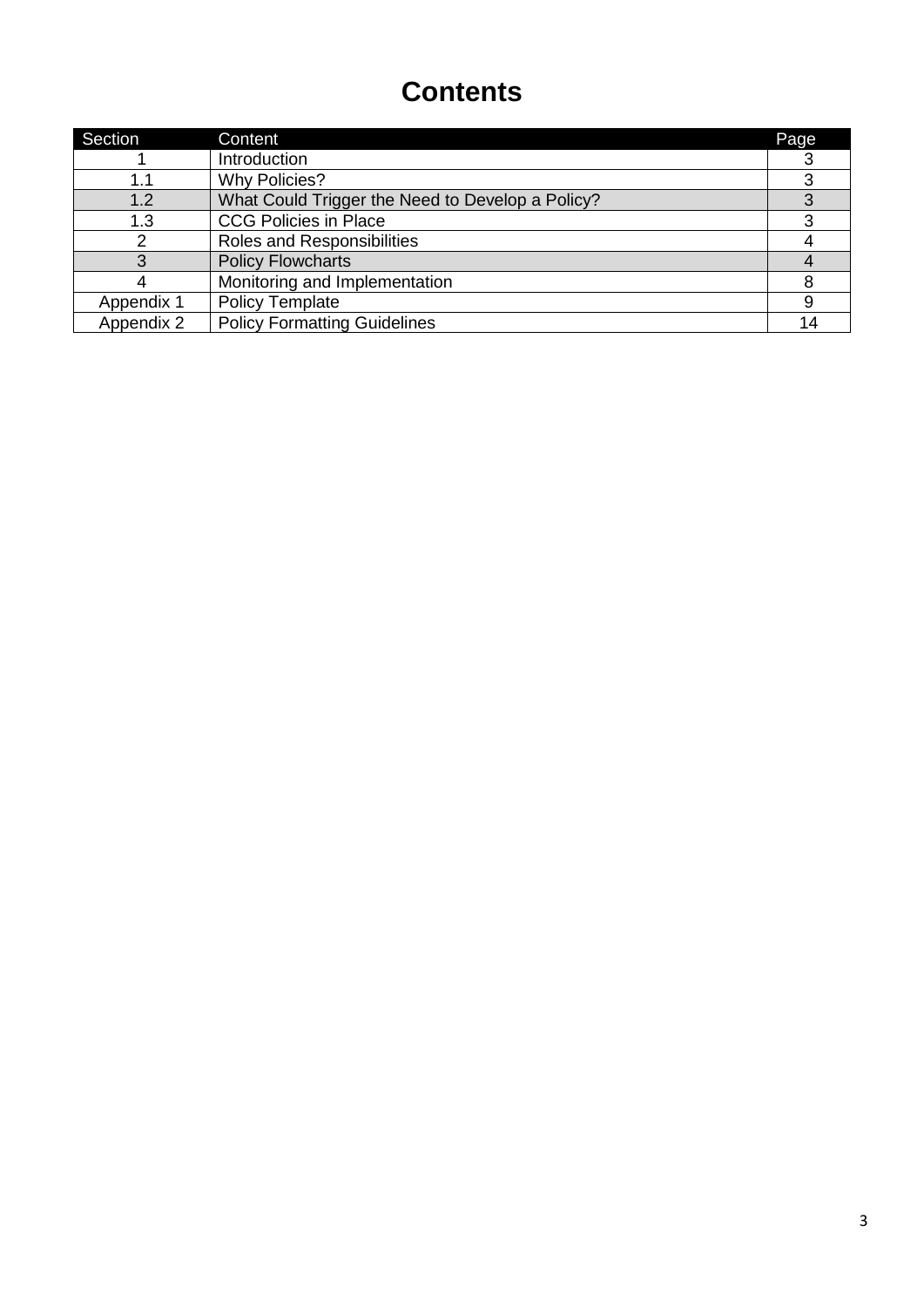#### **1. Introduction**

#### **1.1 Why Policies?**

A policy is defined as a "Set of statements documenting the standards, intentions and/or expectations of how a practice or course of action will be implemented and adopted".

It formally and explicitly sets out requirements which all staff are expected to follow.

The purpose for doing so is:

- To define and communicate organisational ways of working
- Clarify strategic and operational requirements
- Achieve consistency to day to day practice

#### **1.2 What Could Trigger the Need to Develop a Policy?**

The following factors could also trigger consideration for the development of a policy document

- An issue or matter is identified which, if not managed in a systematic and coordinated way, could pose a risk to effective working
- External directive is received which necessitates a change to local practices and procedures
- A change to national policy which would need to be reflected locally, in order to demonstrate compliance

#### **1.3 CCG Policies in Place**

The CCGs have a suite of policies, which fall under the following broad categories:

- Area Prescribing Committee\*
- Commissioning/Individual Funding Requests\*
- Corporate which also encompasses Information Governance
- Counter Fraud
- Health & Safety
- Human Resources
- **Quality**
- Safeguarding Adults and Children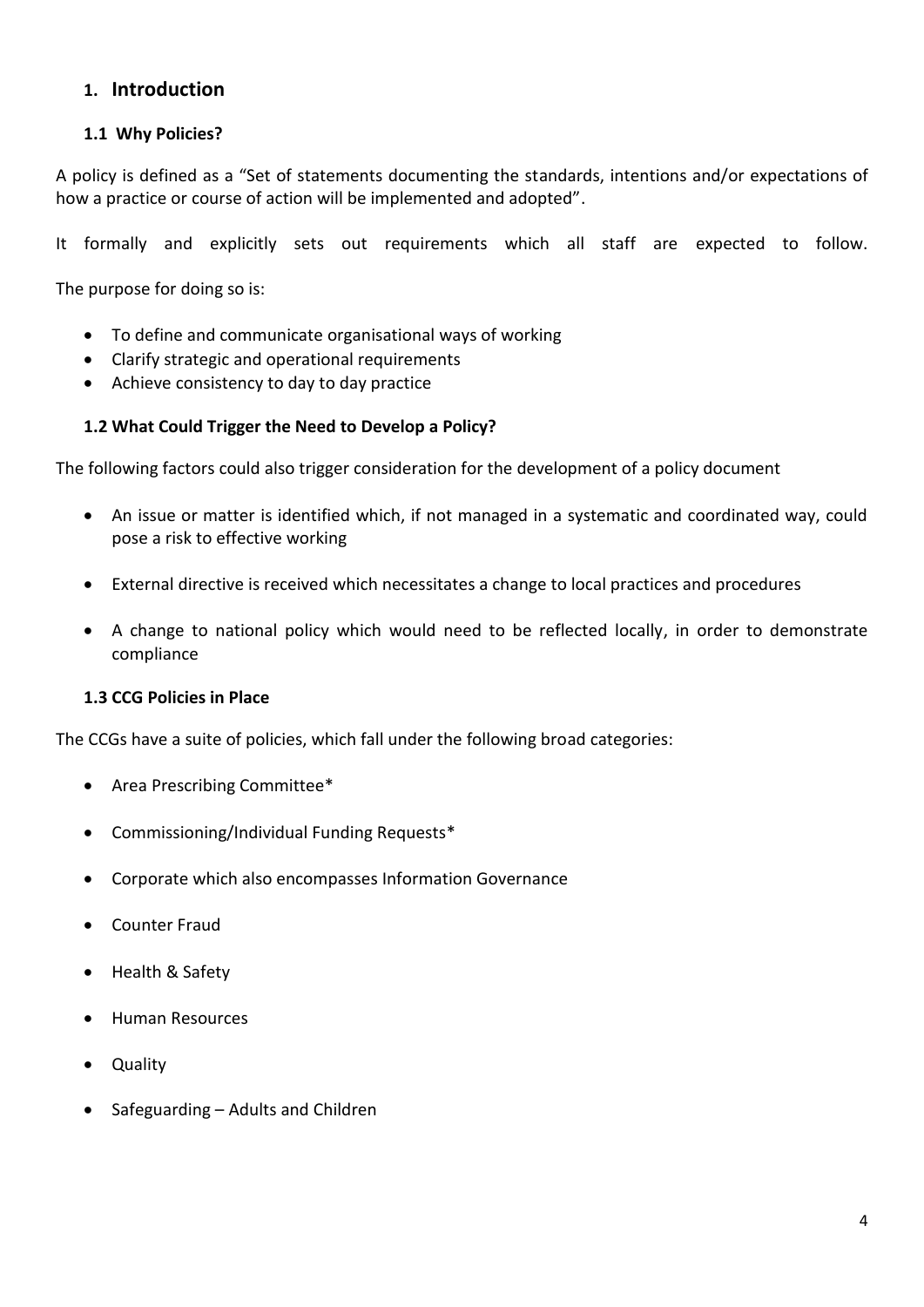\* The development of clinical and commissioning policies is subject to a separate process. Please contact a member of the contracting or medicines management team to obtain further detail regarding commissioning and medicines management policies respectively.

#### **2. Roles and Responsibilities**

**Policy Authors –** Refer to the guidance set out within this policy and to follow steps outlined within the charts overleaf regarding the creation of new policies and updating of existing policies.

**Corporate Team –** Corporate Governance Manager to act as operational lead for policy management processes, ensuring all systems operate efficiently and CCGs demonstrate compliance with national guidance and mandated responsibilities.

To provide advice and guidance to policy authors and to assume specific responsibility for all actions detailed within the "Post Submission of Policy" section of the flowchart overleaf.

**Executive Lead –** Assumes lead responsibility for policy area, ensures compliance with national and local guidelines; and oversees successful implementation.

**Approval Committee –** Approval of policy, seeks assurance that appropriate stakeholders have been consulted; and that plan for implementation is in place.

**Stakeholders/Contributors –** All those involved in producing the policy document have a responsibility to make sure that consultation has taken place with appropriate stakeholders/contributors, who may be part of the policy's target audience or are able to provide specialist expertise.

**Staff -** All staff have a duty to read and work within current policies. All staff should know where policies are stored and how to gain access to them. If a member of staff identifies that any part of a policy is no longer relevant, they have a responsibility to contact the person responsible for writing or reviewing the policy to inform them of this.

#### **3. Policy Flowcharts (Please see Overleaf)**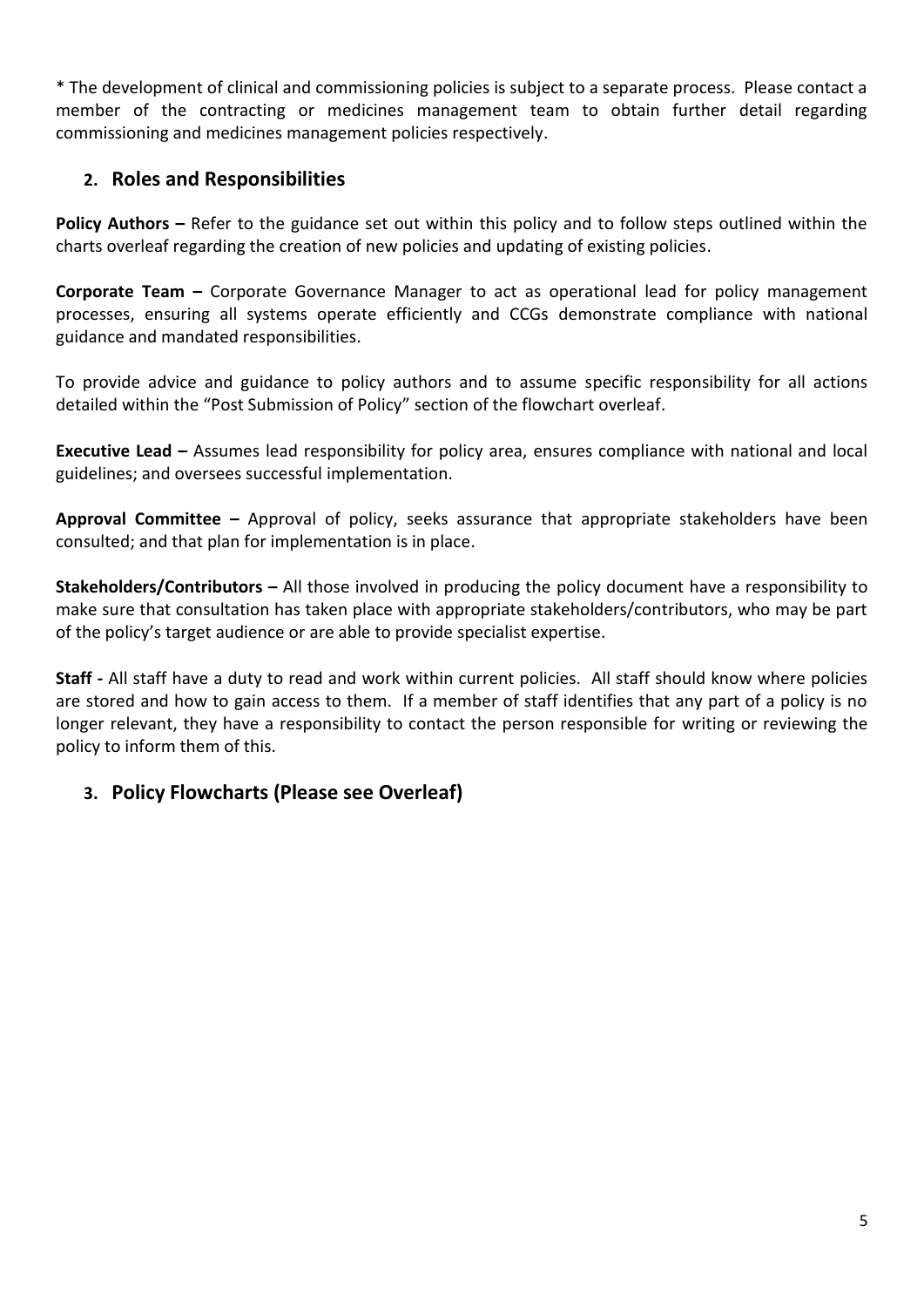#### **Source Policy Template from CCGs intranet**

#### **Key Considerations:**

Review key headings and populate sections in line with template within appendix 1

#### **Consult Appropriate Individuals/Groups**

#### **Key Considerations:**

**Corporate Policies (Including IG)** – Corporate Team **Health & Safety** - Corporate Team

**Counter Fraud** - CCGs Local Counter Fraud Specialist/Corporate Team

**Quality** - Quality Team/Subgroup **Safeguarding** - CCGs Safeguarding Leads/Quality Subgroup

**Human Resources** - Staff Council\* (\*Please see supporting detail on P7)



#### **Policy Submitted**

#### **Key Considerations:**

Review and populate relevant committee frontsheet.

Authors are also required to:

- State the nature of the change (Scheduled Review & Update, Unscheduled Significant Review/New Policy)
- State key actions to be undertaken post ratification

All policies to be submitted to Clinical Executive for ratification, with exception of: Counter Fraud, Risk Management, IG and Conflict of Interests which are submitted to Audit Committee

#### **Post Submission of Policy**

#### **Key Considerations:**

Author's responsibility to notify and send approved policy to Corporate Governance Manager who will:

- Update the CCGs Policy Database. This acts as a single repository for all CCG policies and will be monitored in order to identify when policies are due for review
- Upload policies to the appropriate section of the website
- Store an electronic version locally
- Communicate to staff and relevant stakeholders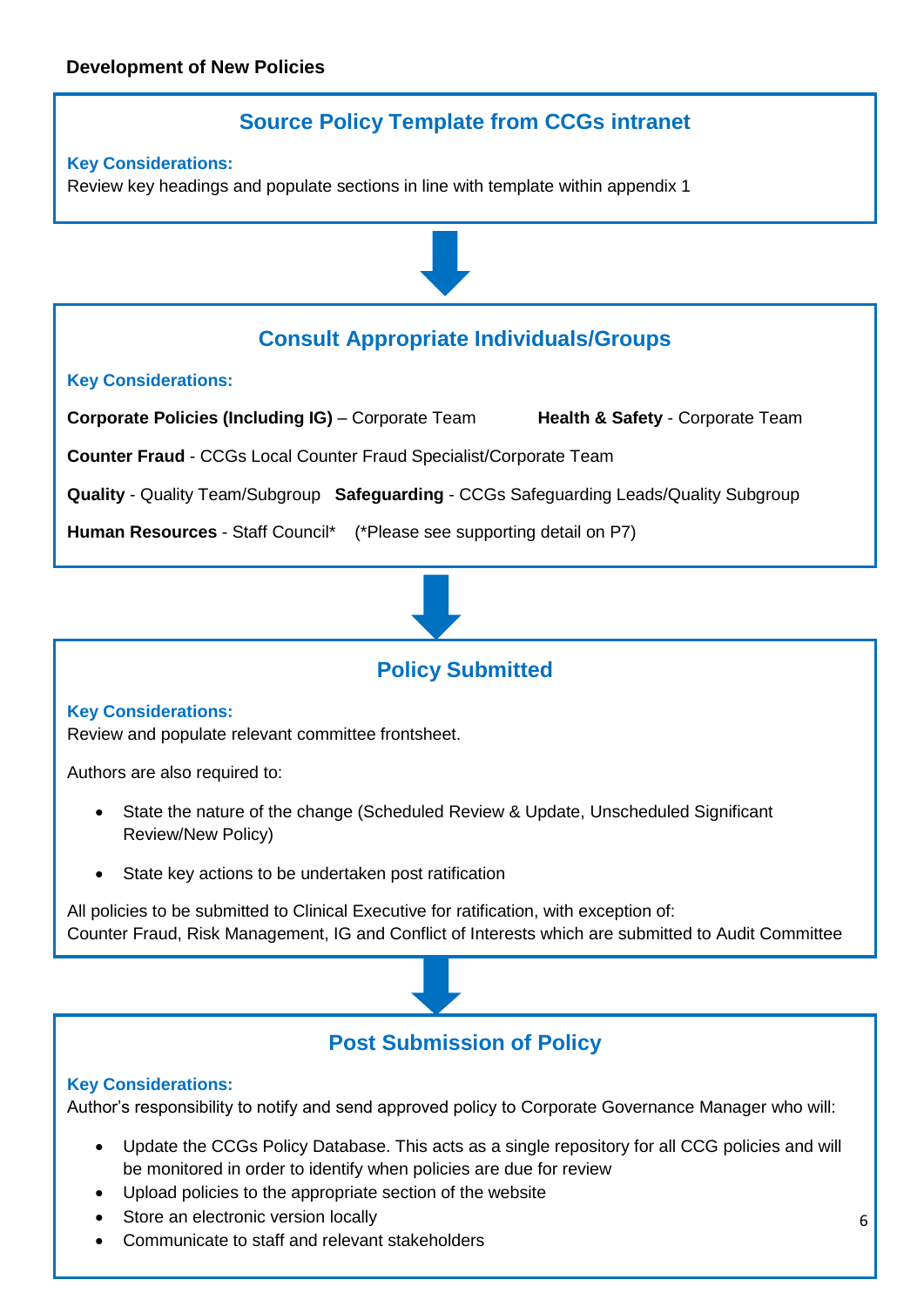#### **Review Date**

#### **Key Considerations:**

Corporate Governance Manager will notify the policy author of the scheduled review date approximately 2 months in advance



#### **Review Process**

#### **Key Considerations:**

- Release of new guidance to be reflected within the policy?
- Any changes in roles and responsibilities?
- If material changes are made, consult relevant groups/individuals



#### **Submission of Policy**

**Key Considerations:**  Review and populate relevant committee frontsheet



#### **Post Submission of Policy**

#### **Key Considerations:**

Author's responsibility to notify and send approved policy to Corporate Governance Manager who will:

- Update the CCGs Policy Database. This acts as a single repository for all CCG policies and will be monitored in order to identify when policies are due for review
- Upload policies to the appropriate section of the website
- Store an electronic version locally
- Communicate to staff and relevant stakeholders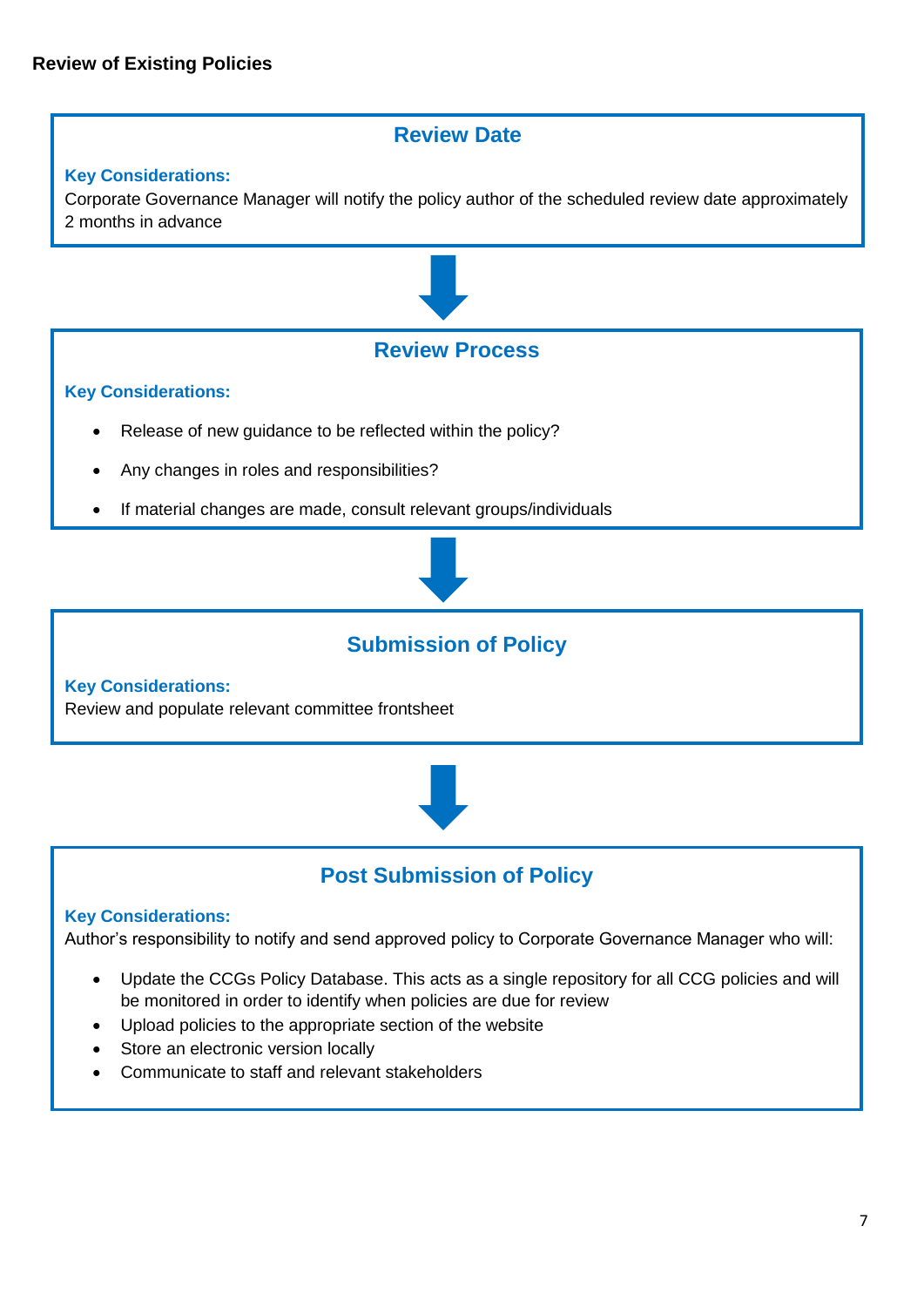#### **Stage 1 – Communication with CCG staff**

The Senior and Assistant HR Business Partner assume overarching responsibility of ensuring HR policies are in line with CCG needs and legislation updates. Policies will be agreed for a period of 3 years and will only be reviewed at an earlier date if there is a legislative or organisational need.

Following the review of each HR policy the draft will be uploaded on to the CCGs' intranet which will be accessible to all staff within the CCGs. Once uploaded on the intranet, staff will be informed through the CCGs' weekly update, to ensure they are aware of the policy review. Staff within the CCGs will have a period of 2 weeks to review the document, ask questions via HR and provide feedback through either HR or their Staff Council representative. The feedback will be taken into consideration and necessary amendments will be made.

Please note that the policy will remain on the intranet in draft form until the final ratification as detailed in Stage 3.

#### **Stage 2 - Staff Council Review**

All HR policies are sent to the members of Staff Council 1 week in advance of the Staff Council meeting. This is to provide opportunity for the members of Staff Council to review the policy, consider any changes and communicate with their team to gather feedback. During the Staff Council meeting, HR attend to ensure a full understanding of any changes being suggested, to answer questions, provide justification and collate the amendments from the members of Staff Council.

Once the final version is confirmed the necessary policies will be sent to the Head of Communications, Organisational Development and Community Engagement.

#### **Stage 3 – Final Ratification and Publishing**

The staff agreed HR Policy will then be taken to the CCGs' Clinical Executive Committee where the Head of Communications, Organisational Development and Community Engagement will feedback regarding the policy changes and process. The CCGs' Clinical Executive Committee will review the policy along with the verbal update and will ratify the policy for implementation throughout the CCGs.

#### **Further monitoring and support**

All HR policies are monitored through an HR policy schedule which is reviewed on a monthly basis by the Senior and Assistant HR Business Partner, to ensure that policies are effective, support the CCGs and adhere to both legislation and best practice.

HR will continuously support managers and staff with the implementation of HR policies, through providing supportive advice, written guidance and management skills training.

Should you have a concern regarding any of the HR policies or this process please contact Tom Grove, Head of Communications, Organisational Development and Community Engagement via [t.grove@nhs.net](mailto:t.grove@nhs.net) or Maisie Reeves, Assistant HR Business Partner via [maisie.reeves1@nhs.net](mailto:maisie.reeves1@nhs.net)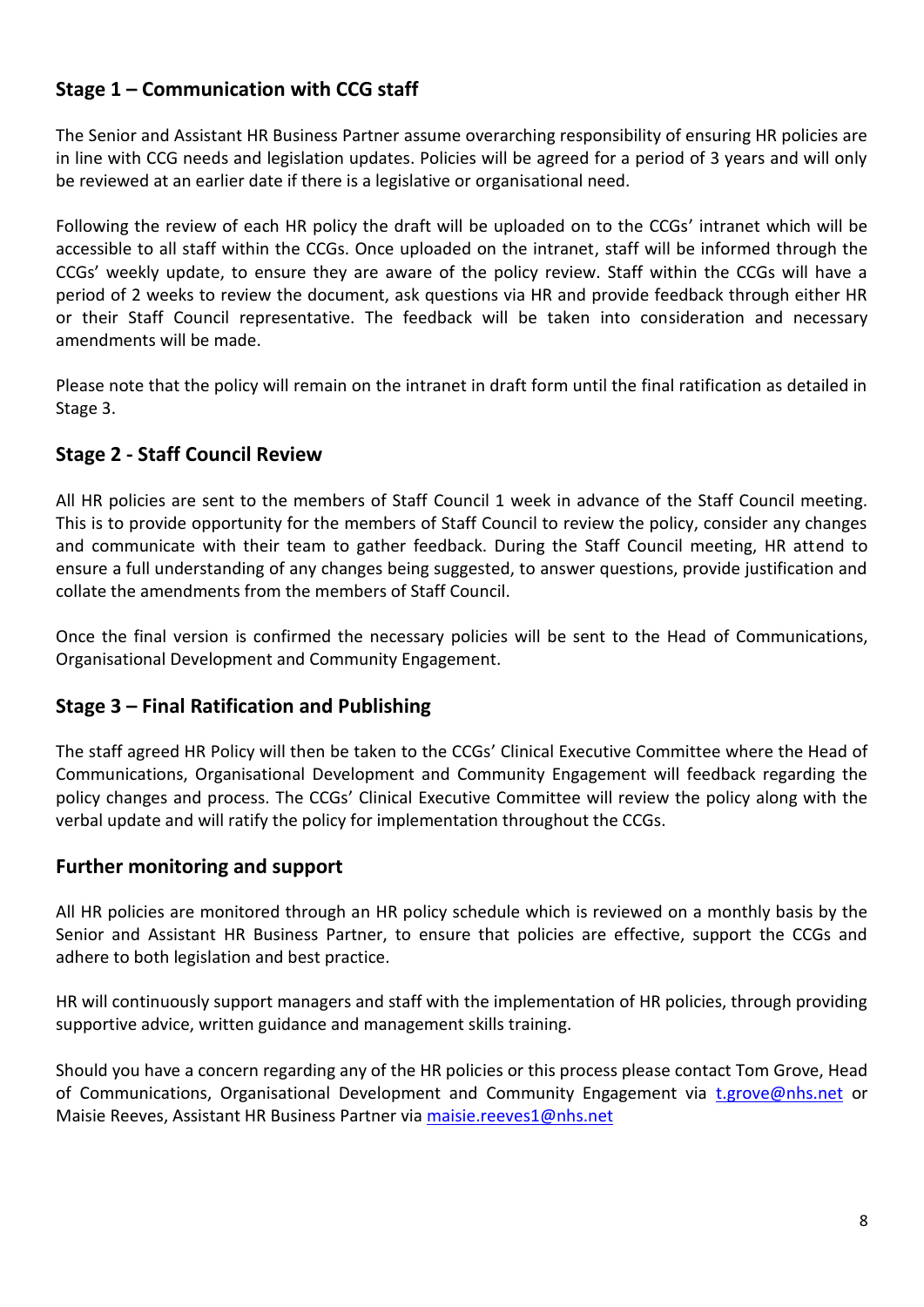#### **4. Monitoring and Implementation**

This guide will be disseminated to staff and published in line with the procedure set out within the "Post Submission of Policy" section above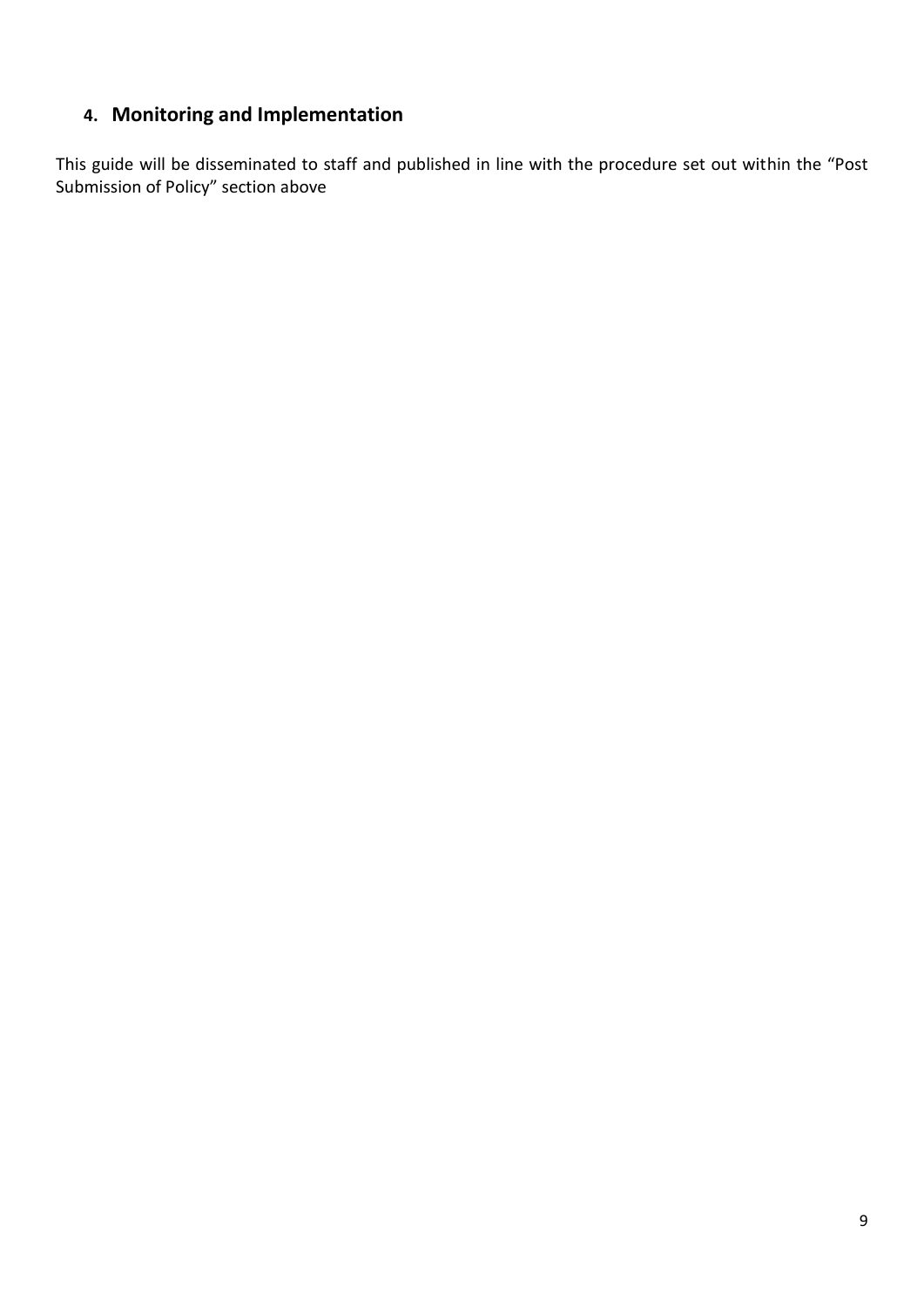**Appendix 1 – Policy Template**



# **Title of Policy**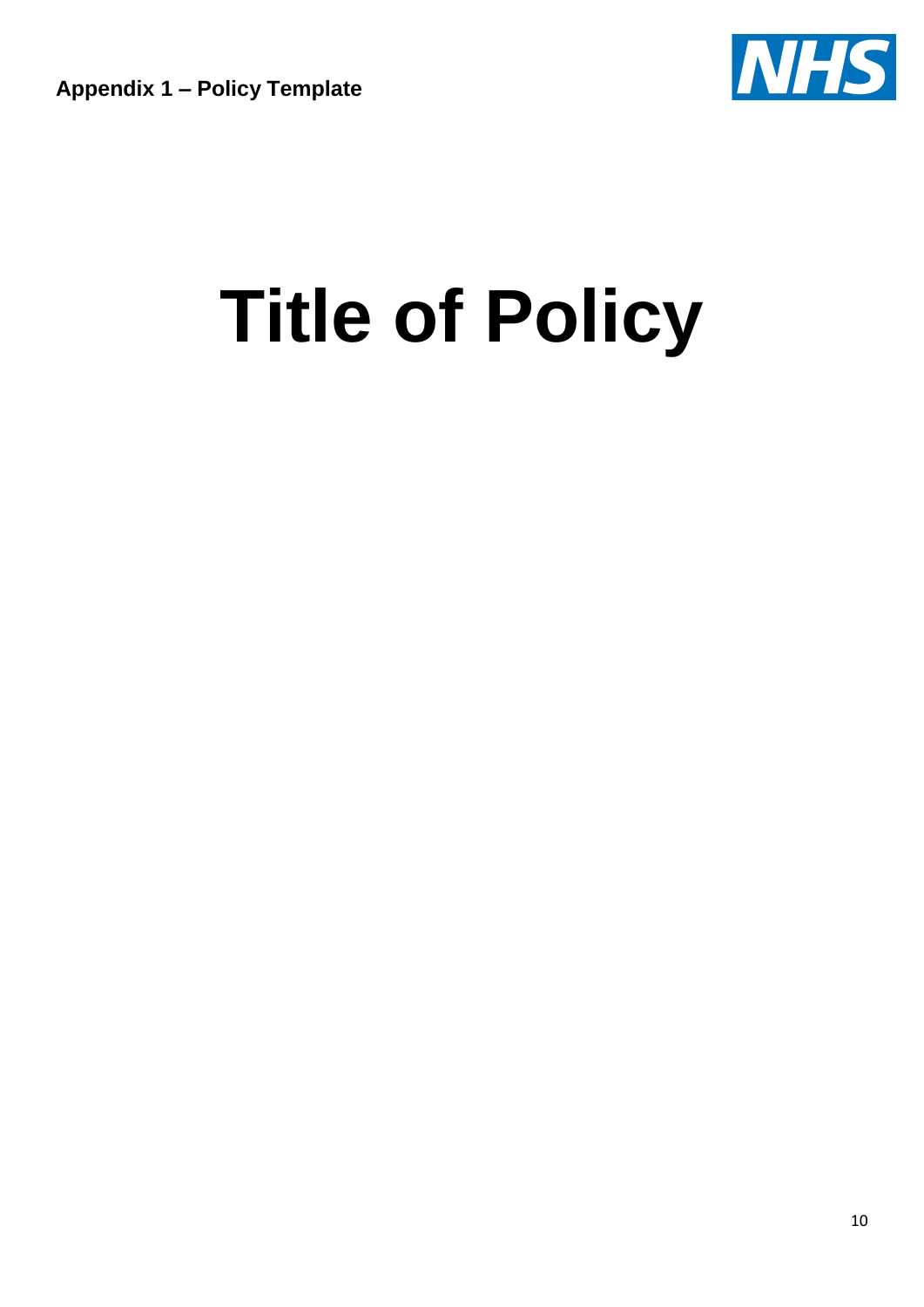## **Document Reference Information**

| <b>Version:</b>                |  |
|--------------------------------|--|
| <b>Status:</b>                 |  |
| Author:                        |  |
| Directorate responsible:       |  |
| <b>Lead Executive:</b>         |  |
| <b>Contributors to Policy:</b> |  |
| <b>Approving Committee:</b>    |  |
| Date ratified:                 |  |
| Date effective:                |  |
| Date of next formal review:    |  |
| <b>Target audience:</b>        |  |

## **Version Control Record**

| <b>Version</b> | Description of change(s) | Reason for change | Author | Date |
|----------------|--------------------------|-------------------|--------|------|
|                |                          |                   |        |      |
|                |                          |                   |        |      |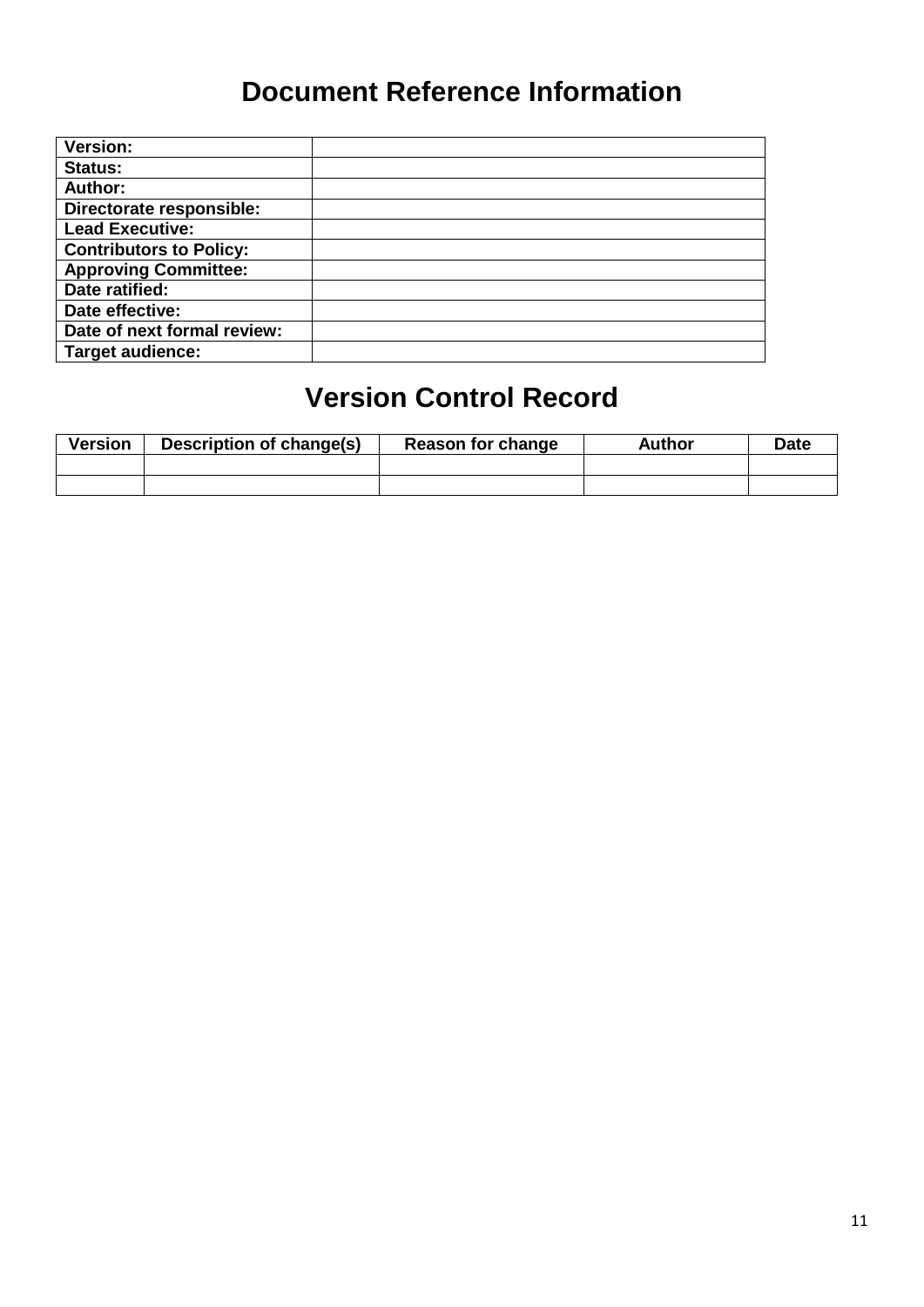## **Contents**

| <b>Section</b> | <b>Content</b> | Page |
|----------------|----------------|------|
|                |                |      |
|                |                |      |
|                |                |      |
|                |                |      |
|                |                |      |
|                |                |      |
|                |                |      |
|                |                |      |
|                |                |      |
|                |                |      |
|                |                |      |
|                |                |      |
|                |                |      |
|                |                |      |
|                |                |      |
|                |                |      |
|                |                |      |
|                |                |      |
|                |                |      |
|                |                |      |
|                |                |      |
|                |                |      |
|                |                |      |
|                |                |      |
|                |                |      |
|                |                |      |
|                |                |      |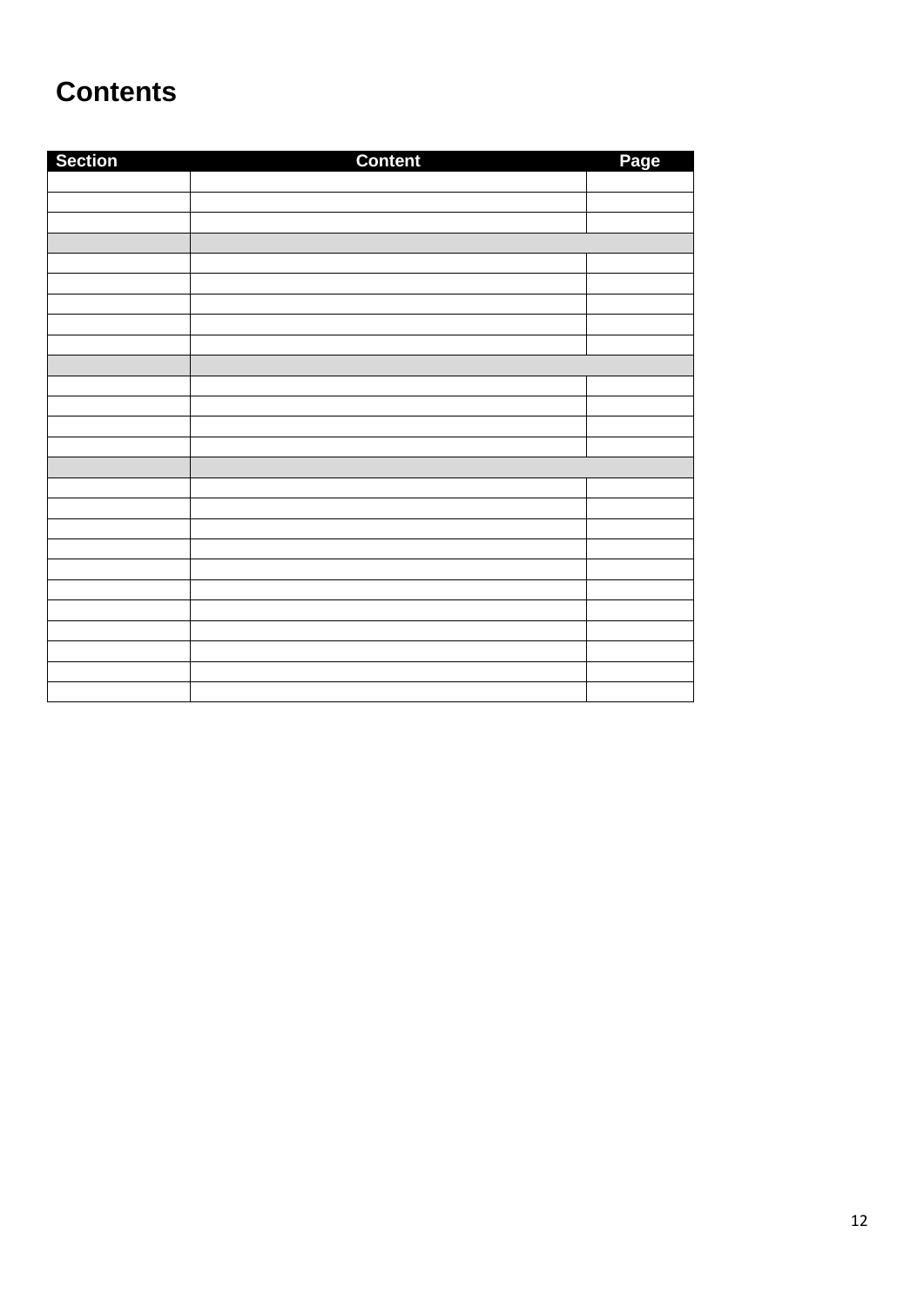#### **1. Introduction**

- 1.1 This section should give an overview as to why the subject is a key priority within the organisation
- 1.2 Why do we want to develop this document and are there any key drivers (Legislation, national priorities, best practice etc)?
- 1.3 State the benefits to patients/organisations/key stakeholders.

#### **2. Purpose**

- 2.1 Give an outline of the objectives and intended outcomes of the process described in your document.
- 2.2 Keep it short, no more than a small paragraph or a series of bullet points.

#### **3. Scope**

3.1 State which members of staff and which groups of patients this document applies to. Are there any eligibility criteria, geographic restrictions or other factors that would determine the scope.

#### **4. Definitions**

- 4.1 This section should provide definitions of the terms that are unique to this document.
- 4.2 Use key terms only, as the list is only a guide and does not need to be exhaustive.

#### **5. Training/Competencies Required**

- 5.1 Are there any training needs associated with the policy/guideline?
- 5.2 Should staff have specific qualifications?
- 5.3 How often do people need training/how long is the training/how do they access it?

#### **6. Responsibilities and Duties**

6.1 The roles and responsibilities of staff and stakeholders involved in the process should be documented in this section. Think about the flow of responsibilities across different organisational layers.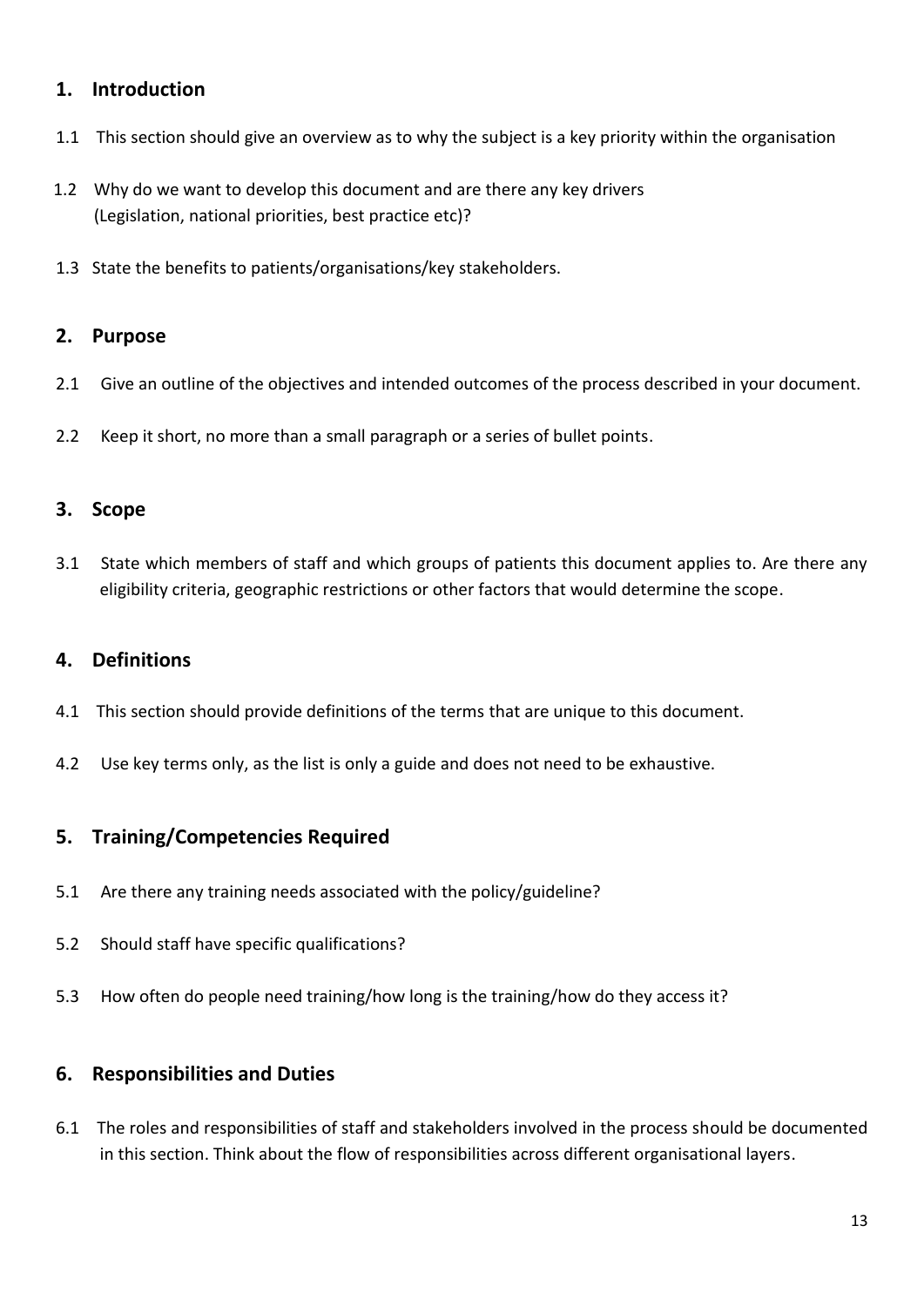#### **7. Main Body**

#### **8. Monitoring and Implementation**

8.1 This section should identify how the organisation plans to disseminate the document and monitor compliance with guidance set within it. It should describe how we will know that things are being carried out in the manner described within the document. This section links with the responsibilities and duties section which describes what the post holders' responsibilities are.

8.2 What are the monitoring arrangements and methodologies to check for compliance, i.e. it might be an audit, a report, a review, a check on data base figures etc.

8.3 Who is responsible for conducting the monitoring? Is this shared between individuals/departments?

8.4 At what frequency will the policy be reviewed? Policy author to determine policy validity. Typically, policies have a validity of 3 years, with the caveat that they are to be reviewed earlier should any key developments or legislative changes arise

8.5 This section could contain auditable standards for key performance indicators.

#### **9. Equality Impact Assessment**

9.1 Please contact Mohammed Ramzan for guidance [\(mohammedramzan@nhs.net\)](mailto:mohammedramzan@nhs.net)

#### **10. Associated Documentation**

10.1 This section should provide a cross reference to any other CCG procedural documents that are available on the Intranet [not national or external documents].

#### **11. Appendices**

11.1 This may contain a wide variety of things such as forms, checklists which policy users may require access to